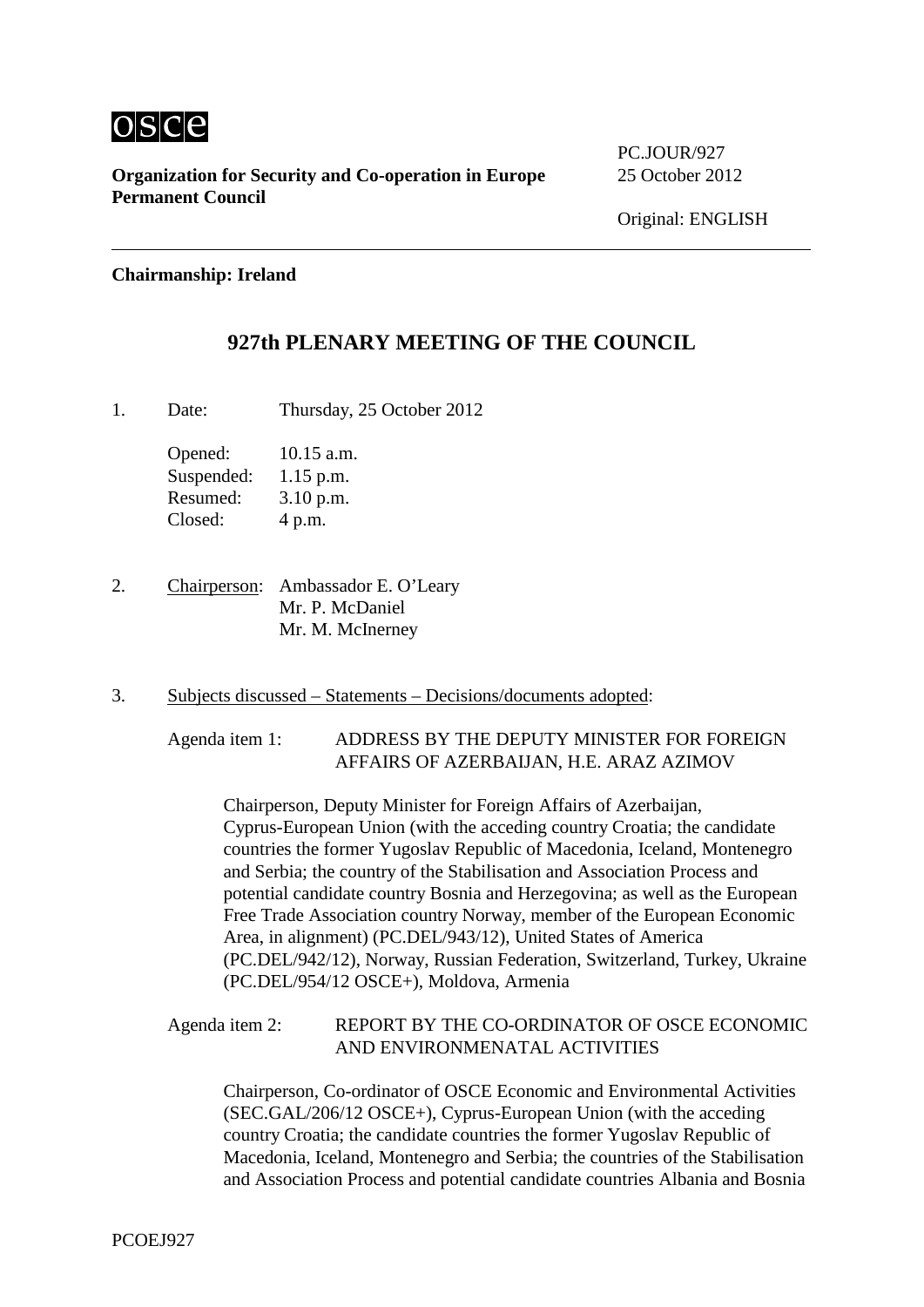and Herzegovina; the European Free Trade Association country Liechtenstein, member of the European Economic Area; as well as Andorra, Armenia, Georgia, Moldova and San Marino, in alignment) (PC.DEL/944/12), United States of America (PC.DEL/946/12), Kazakhstan, Russian Federation, Switzerland, Turkey (PC.DEL/953/12 OSCE+), Ukraine (PC.DEL/956/12 OSCE+), Canada (PC.DEL/957/12 OSCE+), Holy See (PC.DEL/947/12 OSCE+), Greece, Belarus, Serbia (PC.DEL/949/12 OSCE+)

Agenda item 3: PRESENTATION BY THE SECRETARY GENERAL OF THE ANNUAL EVALUATION REPORT ON THE IMPLEMENTATION OF THE 2004 OSCE ACTION PLAN FOR THE PROMOTION OF GENDER EQUALITY

Chairperson, Secretary General (SEC.GAL/209/12 OSCE+), Special Representative of the Chairperson-in-Office for Gender Issues (CIO.GAL/147/12 OSCE+), United States of America (PC.DEL/948/12), Cyprus-European Union (with the acceding country Croatia; the candidate countries the former Yugoslav Republic of Macedonia, Iceland, Montenegro and Serbia; the countries of the Stabilisation and Association Process and potential candidate countries Albania and Bosnia and Herzegovina; as well as Andorra, Georgia, Moldova, San Marino and Ukraine, in alignment) (PC.DEL/945/12), Russian Federation, Canada (also on behalf of Liechtenstein, Norway and Switzerland) (PC.DEL/958/12 OSCE+), Turkey (PC.DEL/955/12 OSCE+), Serbia (PC.DE/950/12 OSCE+)

## Agenda item 4: REPORT BY THE SPECIAL REPRESENTATIVE OF THE CHAIRPERSON-IN-OFFICE ON GENDER ISSUES

Discussion under agenda item 3

Agenda item 5: REVIEW OF CURRENT ISSUES

*Election observation in the United States of America*: Belarus (PC.DEL/952/12), United States of America (PC.DEL/951/12)

Agenda item 6: REPORT ON THE ACTIVITIES OF THE CHAIRPERSON-IN-OFFICE

- (a) *Third seminar in the OSCE Talks series, held in Dublin on 24 October 2012*: Chairperson
- (b) *Twenty-seventh meeting of the Ergneti Incident Prevention and Response Mechanism (IPRM), held on 24 October 2012*: Chairperson

Agenda item 7: REPORT OF THE SECRETARY GENERAL

(a) *Visit by the Secretary General to Moscow from 23 to 24 October 2012*: Secretary General (SEC.GAL/208/12 OSCE+)